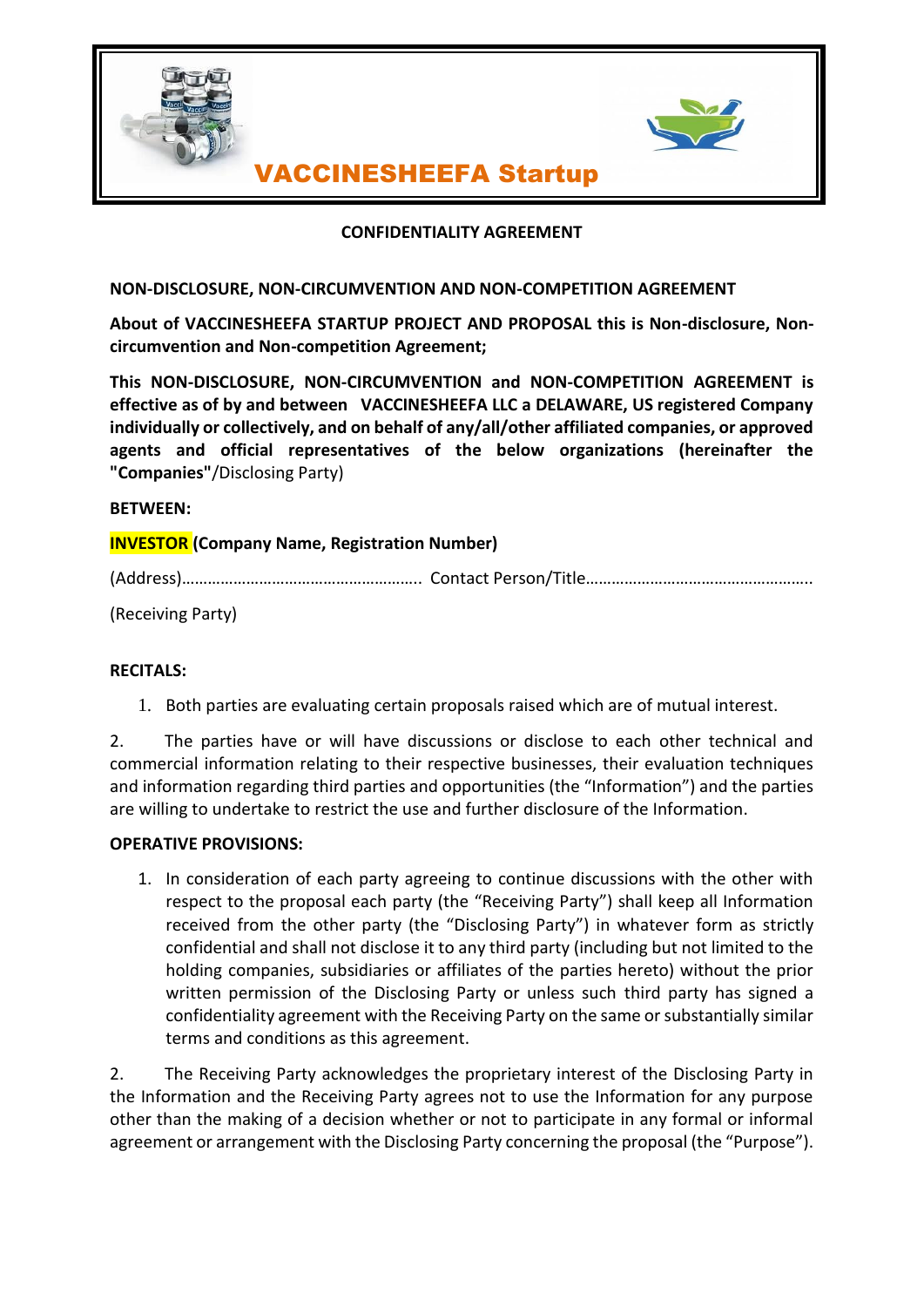The Receiving Party further agrees not to copy all or part of the Information without the prior written permission of the Disclosing Party except as is reasonably necessary for the Purpose.

3. The Receiving Party shall restrict access to Information received from the Disclosing Party and the existence of the Purpose to those of its employees and advisers (including legal and accounting advisers) to whom such access is necessary for carrying out the Purpose.

- The foregoing obligations shall not apply to any Information which:
	- 1. is in the public domain at the time of disclosure or later becomes part of the public domain through no fault of the Receiving Party; or

2. was known to the Receiving Party prior to disclosure by the Disclosing Party as proven by the written records of the Receiving Party; or

3. is disclosed to the Receiving Party by a third party who did not obtain such information, directly or indirectly, from the Disclosing Party; or

4. is required to be disclosed by law, or in connection with legal proceedings affecting the Disclosing Party;

5. was independently developed (by personnel having no access to the Information) by the Receiving Party.

1. The Disclosing Party makes no representations or warranties as to the accuracy or completeness of the Information and disclosures and excludes all liability for all claims, expenses, losses, damages and costs the Receiving Party may incur as a result of the Information being inaccurate or incomplete in any way.

2. The Receiving Party must return the Information (and all copies or all or part of it) to the Disclosing Party on demand.

If the Receiving Party intends to proceed the project according to the information provided by the Disclosing Party, the Receiving Party will mandate the Disclosing Party or any party appointed by Disclosing Party as the service provider where the Disclosing Party will provide. The mandate agreement will be separately arranged.

3. The obligations set forth in this agreement shall bind the parties for a period of Three (3) years from the date hereof or until such earlier time as the parties may enter into a formal joint venture or similar agreement the terms of which are intended to replace this agreement.

4. This agreement is covered by the laws of New Jersey, US

EXECUTED AS AN AGREEMENT by the duly authorized representatives of both parties on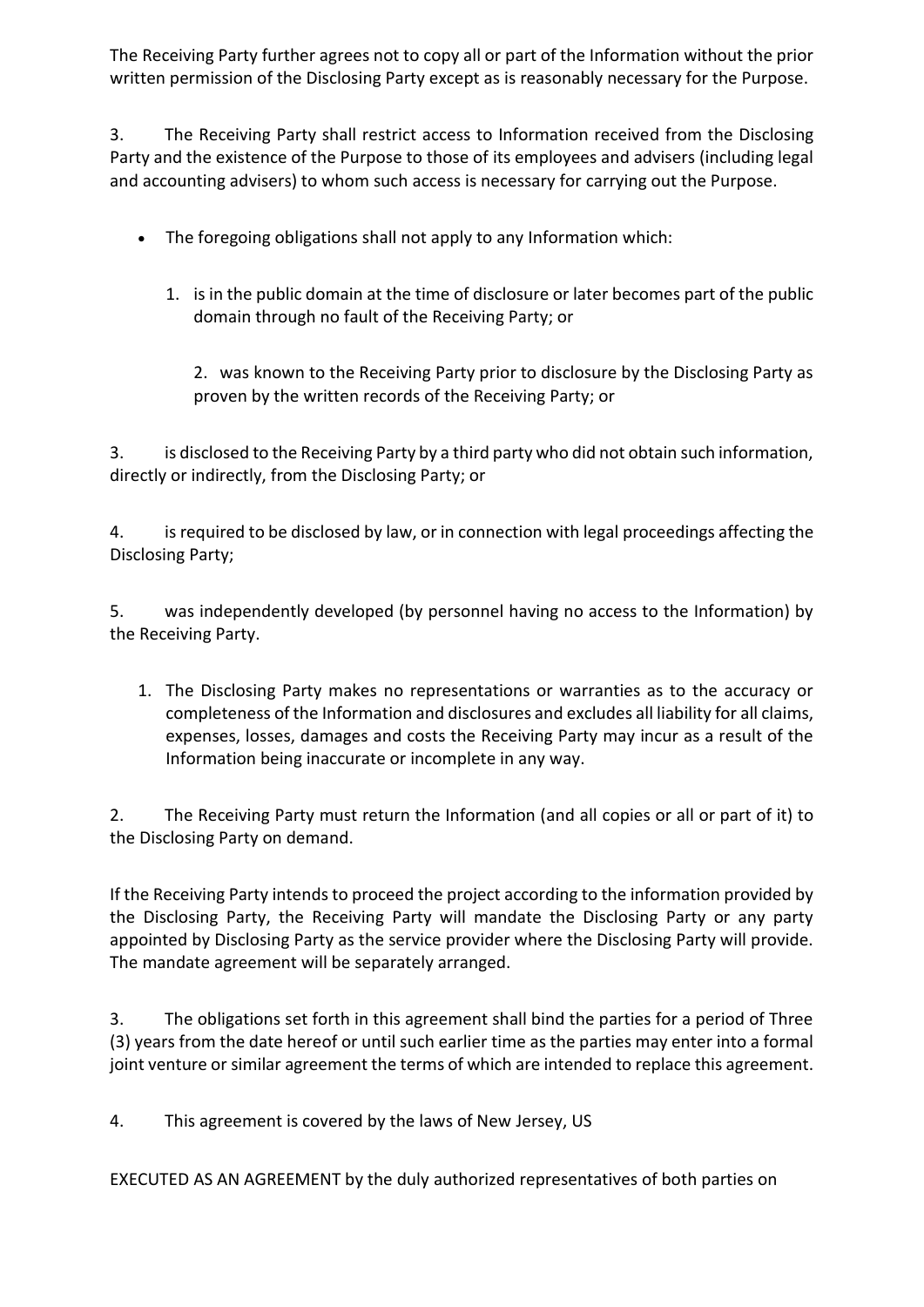| Signed for and on behalf of                                    |                          |
|----------------------------------------------------------------|--------------------------|
|                                                                |                          |
|                                                                |                          |
| (who warrants that he/she has )                                |                          |
| authority to sign) in the presence<br>$\overline{\phantom{a}}$ |                          |
| of:<br>)                                                       |                          |
|                                                                |                          |
| Signature of Witness                                           | Signature of             |
| <b>Print Name of Witness</b>                                   |                          |
| Signed for and on behalf of                                    | )                        |
|                                                                |                          |
|                                                                |                          |
| (who warrants that he/she has                                  | $\overline{\phantom{a}}$ |
| authority to sign) in the presence )                           |                          |
| of:<br>)                                                       |                          |
| Signature of Witness                                           | Signature of             |

………………………………………